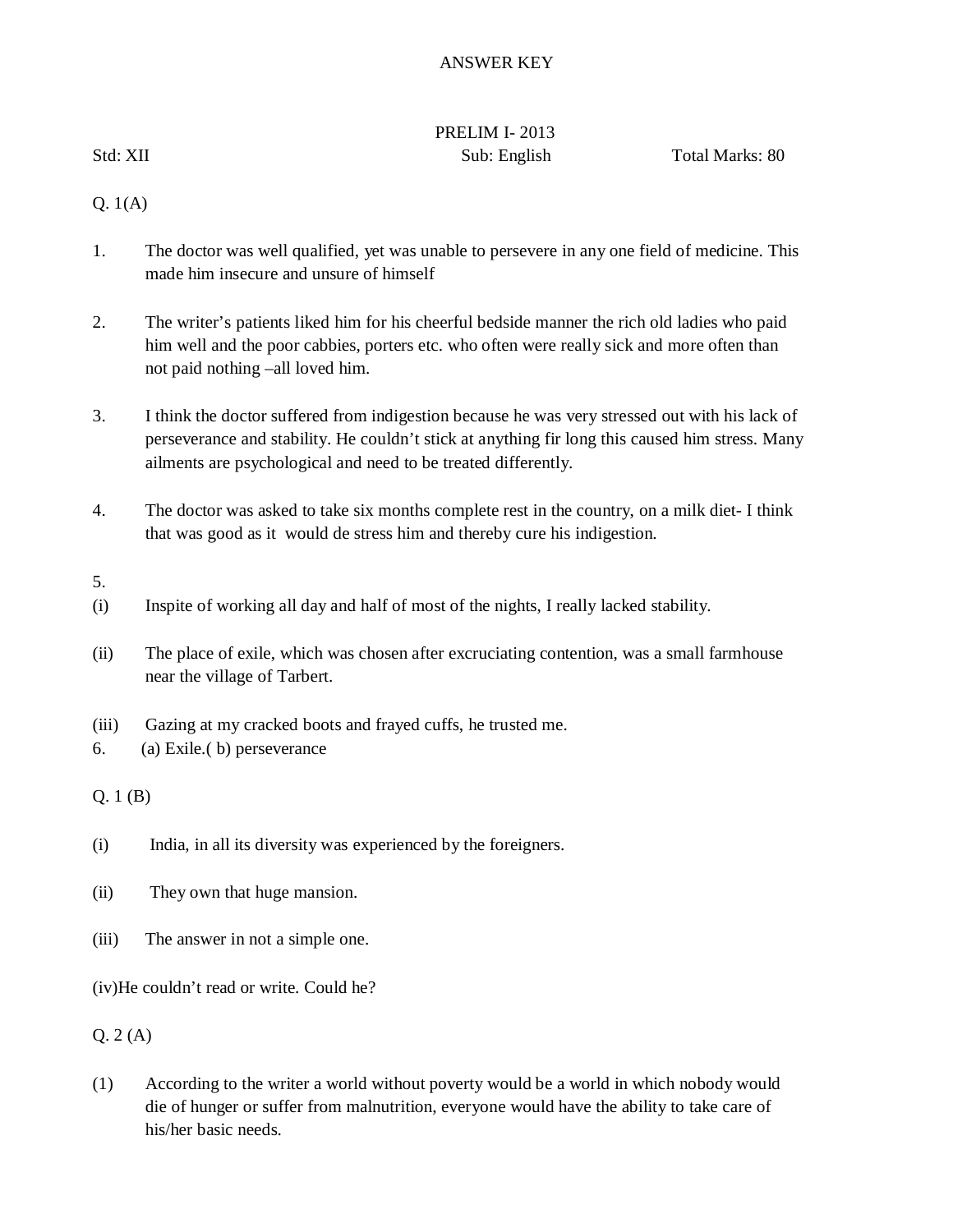- (2) In a poverty free world, there would be no need for welfare, or local welfare agencies, or the national welfare department. Secondly, state-run safety-net programmes, social security programmes, income support programmes would be unnecessary.
- (3) Those living a life extreme poverty would become income earners and income spenders. They would generate extra demand in the market and in this they would strengthen the economy. Since nobody would be poor, economy savings would be avoided and there would be an increase in the world's productivity.
- (4) It is not possible to have a poverty free world, it suits government to have its share of poverty- stricken people. They become a vote bank as world use them to further their interests. Secondly, the world is made up of a large number of greedy, selfish people, who are only concerned about amassing wealth, getting richer, they are not interested in eradicating of poverty.
- (5)
- (i) Economically, the world today would not be as strong as a poverty free world.
- (ii) There would be no State run social security programmes rationale for existence.
- (iii) Every person can take care of his or her basic life needs.



### Q 2. (B)



## $0.3(A)$

- 1. India which was looked upon as a land of spirituality, ancient traditions and culture has given way to the global trend of materialism.
- 2. Today, the focus is on the development of the analytical power and logical reasoning of the individual, aiming at the economic empowerment ofthe younger generation.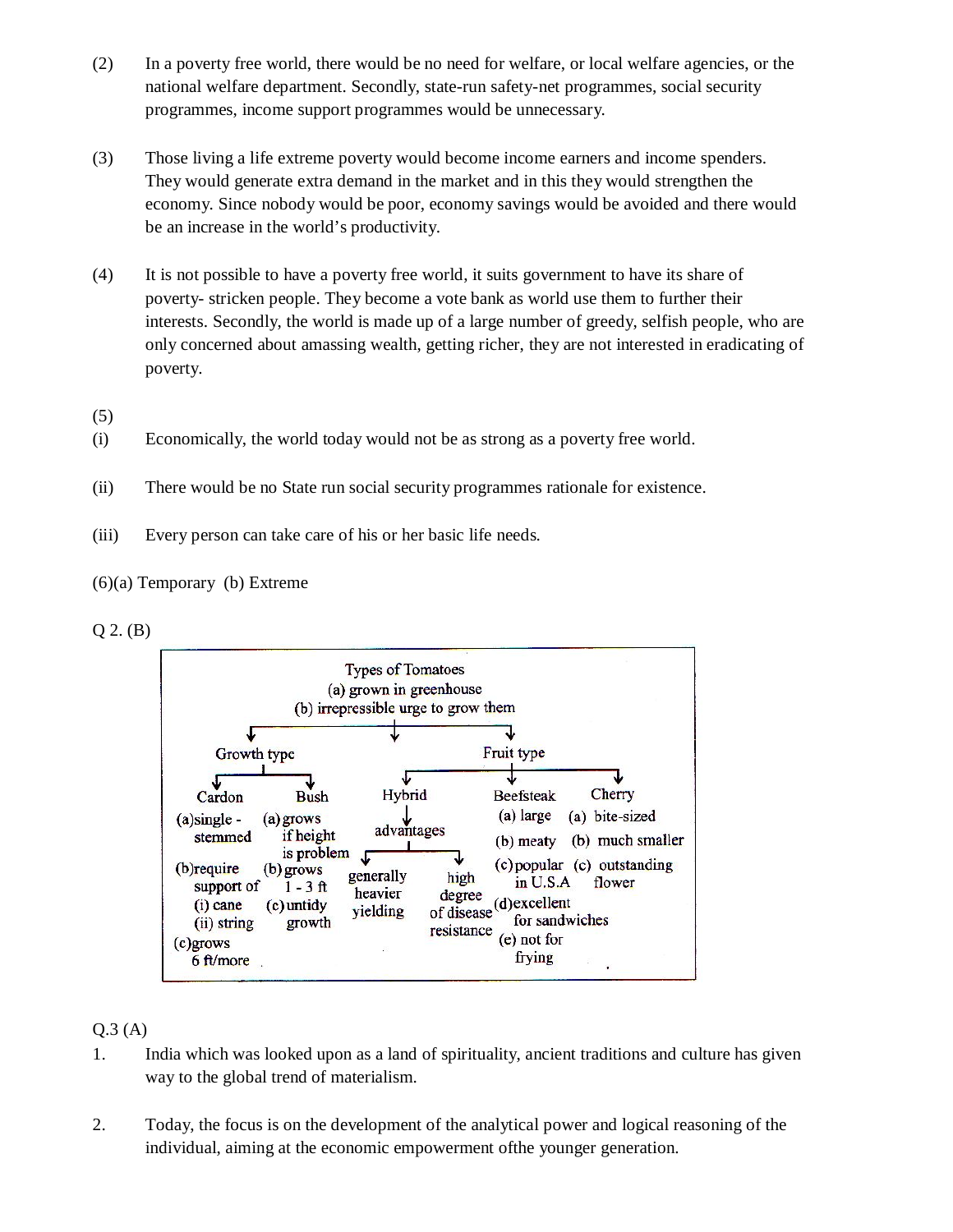- 3. Value based education will help shape an ordinary individual into a person of good character. He will be able to distinguish between good and bad, cruelty and kindness, justice and injustice and in short will have humanism in attitude and actions.
- 4. Yes, teachers can use innovative methods to integrate values with general education. They should incorporate values into the subject being taught rather than deal with it as a separate subject. The tools they can use are drama, music, discussions etc.

5.

- (i) Has lost: Present perfect tense.
- (ii) The future generation will not only be intellectuals of a high order but also be persons with human mind and heart.
- (iii) They direct all efforts so the needs of the industrial section.
- 6. (2) Incomplete (3) Injustice
- Q3. (B) The global trend of materialism has displaced the essence of India, which is spirituality, ancient traditions and culture. Wealth is moreimportant than goodness, as a result the purpose of education has changed, teachers focus on developing the analytical power and logical reasoning of individual and empowering then economically. Value education is brushed aside, character building is no longer a priority. There is a need to revive values based education. Values help shape the character of an individual enabling him to distinguish between right and wrong, making him more human Teachers should use innovative methods to teach values. Value based education will produce not only intellectuals but also humane individuals.

TITLE- Significance of value based education

### A4. (A)

- 1. The old women are seen wandering in the streets.
- 2. The old women are seen roaming aimlessly probably because their children or relatives have abandoned them.
- 3. "They whisper like drizzles" is an example of onomatopoeia. 'whisper is a word indicating sound.
- 4. "They whisper like drizzles
- As they roam the streets

They shiver like December nights

In their dreamless sleep

On shop verandahs"(expressions containing elements of pathos)

# A4. (B)

- 1. Kingdoms, rich with gold or mighty structures cannot endure the revenge of war, this is what makes then unstable.
- 2. The questions are rhetorical in nature but incite the reader to ponder over the actual essence of the greatness of ones nations.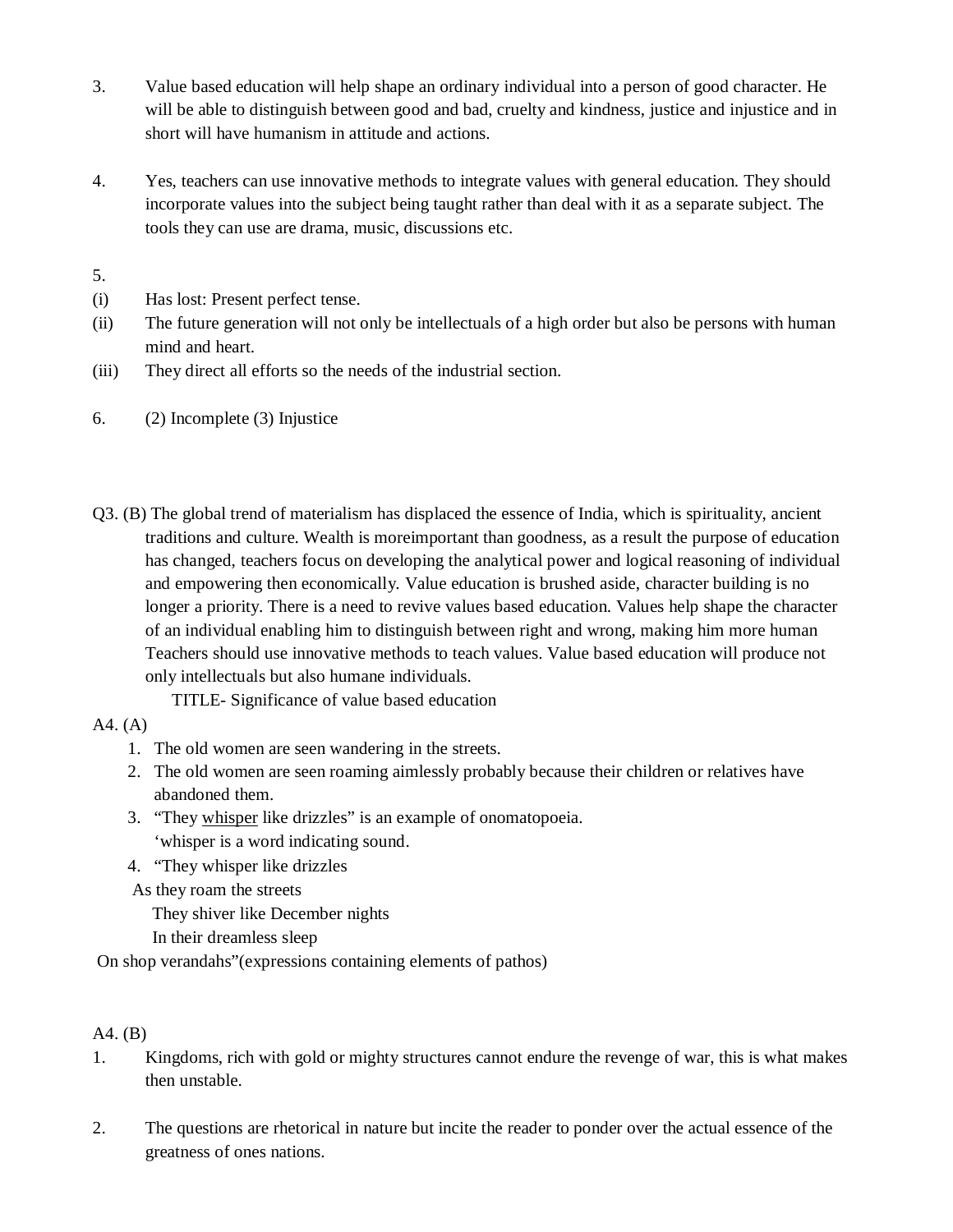- 3. The figure of speech used is Metonymy .Here gold stands for the wealth.
- 4. The poet is trying to convey the message that the strength of a country lies not in its construction or wealth but goes deeper than its outward appearance. He wants the reader to reflect on that and act accordingly.
- A5. (A) I received a letter from my mother. She wanted me to prepare for my exams not worry about that skeleton as there was not much to be done now, 10 or 15 yrs later. However, she told me that she had found two newspapers in the cupboard, the Daily Chronicle, Jan 18, 1930 was complete, a paper that was published 4 yrs before I was born which mentioned Some Train Disaster, book reviews. Knowing I love read she recognized those as some that I had read. She then mentioned something quite interesting that there was a book about the spirit world which encouraged her to think that may be with Old Miss Kellners help, they could summon up the spirit of the skeleton, but not knowing whose skeleton it was, that would be impossible. My mother loves detail, she went on to tell me about the second newspaper dated March 2, 1930, on which Mr. Kipling had worked. What attracted her attention was the film review of 'The Awakening of Love' which started the famous VilmaBanky. The next news was item, that caught her eye was 'Elder Murder Sequel' which stated that the appeal of O.W. Harriosn was rejected and he was charged with murder and sentenced to death. My mother still had the mystery of the skeleton in her mind and was quick to negate any connection between the murder of Elden and the skeleton as the former had died in Jamshedpur, and she could recall that case very clearly when Harrsion killed Mr. Elder as he was suspected of having an affair with Elder's wife. Well, my mother said that it was a very sordid affair and that I shouldn't let it bother me, instead I should concentrate on my studies as the second term exams were just approaching as usual she was sending me a parcel of socks, as I used to wear mine out quite fast.
- A5. (B) Alfie Ginger, George and Tom had wandered into the house, when suddenly Ginger have a vey. She told them that she had seen something. Tom and Alfie both wanted to leave immediately. Ginger was trying to be brave. She was not afraid of criminals but mortally afraid of ghosts. They felt that the place was haunted. George flashed his torch around  $\&$  saw something that looked like an animal, all he could see was its teeth, that scared them even more &Alfie more than ever wanted to get out  $\&$ go home. Tom tried to reassure him but he began crying, so in the end they had to silence him, by this time Ginger too was afraid and urged her friends to leave the place, when they finally decided to leave they found that they could not open the door. It was locked. Oh dear! Once again Alfie began to enchant "I want to go home…!

 $A6(A)$